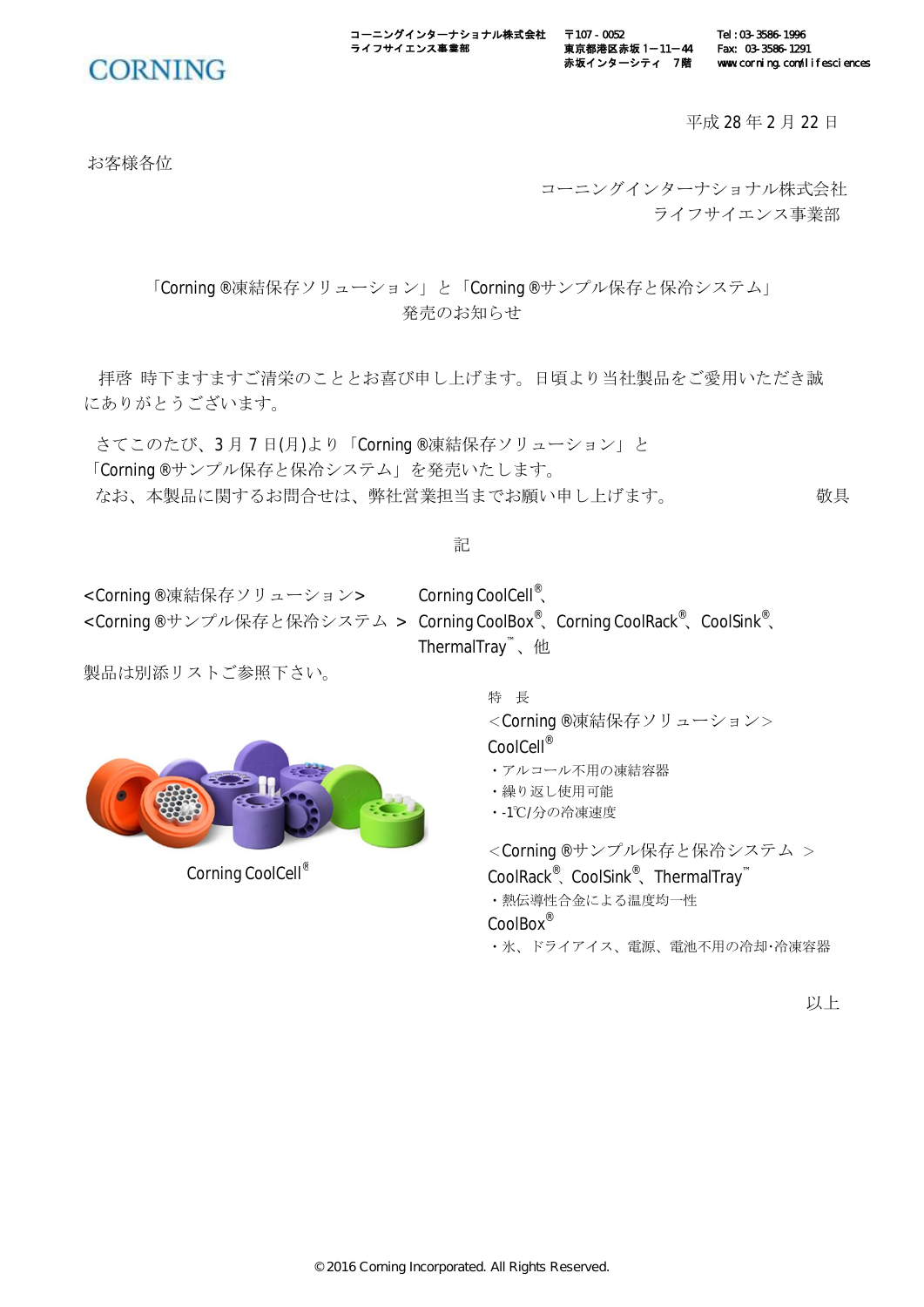

コーニングインターナショナル株式会社 うイフサイエンス事業部

〒107 - 0052 東京都港区赤坂 1―11―44 Fax: 03-3586-1291 **赤坂インターシティ 7階** 

< Corning®凍結保存ソリューション>別添リスト (1/1)

| カタログ   | 製品名                       | 個/パック | 個/ケース | メーカー希望   |
|--------|---------------------------|-------|-------|----------|
| 番号     |                           |       |       | 小売価格 (円) |
| 432000 | CoolCell、パープル             |       |       | 22,000   |
| 432001 | CoolCell LX、パープル          |       |       | 29,000   |
| 432002 | CoolCell LX、グリーン          |       |       | 29,000   |
| 432003 | CoolCell LX、オレンジ          |       |       | 29,000   |
| 432004 | CoolCell LX、ピンク           |       |       | 29,000   |
| 432005 | CoolCell 5ml LX、パープル      | 1     | 1     | 39,000   |
| 432006 | CoolCell FTS30、パープル       |       |       | 80,000   |
| 432007 | CoolCell FTS30、オレンジ       | 1     | 1     | 80,000   |
| 432008 | CoolCell FTS30、グリーン       | 1     | 1     | 80,000   |
| 432009 | CoolCell FTS30、ピンク        | 1     | 1     | 80,000   |
| 432010 | CoolCell SV2              |       |       | 53,000   |
| 432011 | CoolCell SV10             | 1     | 1     | 53,000   |
| 432012 | CoolCell SV2 ステムセル凍結システム  | 1     | 1     | 146,000  |
| 432013 | CoolCell SV10 ステムセル凍結システム | 1     | 1     | 146,000  |

1/1

< Corning®サンプル保存と保冷システム > 別添リスト (1/4)

| カタログ<br>番号 | 製品名                           | 個/パック | 個/ケース        | メーカー希望<br>小売価格 (円) |
|------------|-------------------------------|-------|--------------|--------------------|
| 432014     | XT Starter、コンプリートセット          | 1     | 1            | 41,000             |
| 432015     | XT Starter、ホルダーのみ             | 1     | 1            | 11,000             |
| 432016     | XT Starter PCR96              | 1     | $\mathbf{1}$ | 92,000             |
| 432017     | <b>XT Starter M-PCR</b>       | 1     | $\mathbf{1}$ | 91,000             |
| 432018     | CoolBox 30 システム、パープル          | 1     | 1            | 39,000             |
| 432019     | CoolBox M30 システム              | 1     | 1            | 81,400             |
| 432020     | CoolBox CFT30                 | 1     | $\mathbf{1}$ | 91,300             |
| 432021     | CoolBox XT、パープル               | 1     | 1            | 98,000             |
| 432022     | CoolBox XT、グリーン               | 1     | 1            | 98,000             |
| 432023     | CoolBox XT、オレンジ               | 1     | 1            | 98,000             |
| 432024     | CoolBox XT、ピンク                | 1     | 1            | 98,000             |
| 432025     | CoolBox 2XT、パープル              | 1     | 1            | 151,000            |
| 432026     | CoolBox 2XT、グリーン              | 1     | 1            | 151,000            |
| 432027     | CoolBox 2XT、オレンジ              | 1     | 1            | 151,000            |
| 432028     | CoolBox 2XT、ピンク               | 1     | 1            | 151,000            |
| 432029     | CoolBox XT CryoTube 24        | 1     | 1            | 141,900            |
|            | ワークステーションセット                  |       |              |                    |
| 432030     | CoolBox XT MicroTube 24       | 1     | 1            | 126,000            |
|            | ワークステーションセット                  |       |              |                    |
| 432031     | CoolBox XT PCR96 ワークステーションセット | 1     | $\mathbf{1}$ | 147,400            |

1/4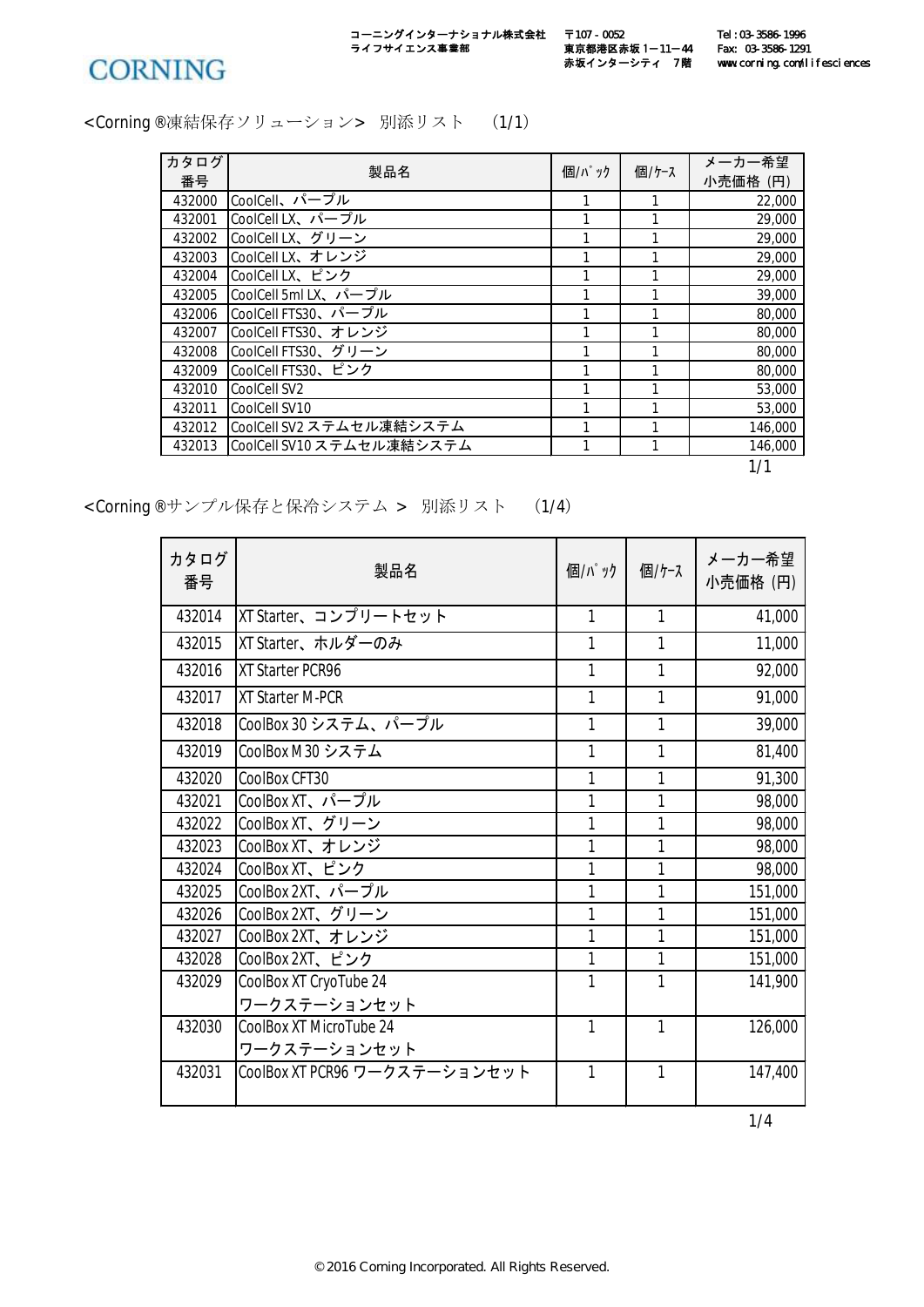

< Corning®サンプル保存と保冷システム > (2/4)

| カタロ    |                              |              |              | メーカー希望小 |
|--------|------------------------------|--------------|--------------|---------|
| グ番号    | 製品名                          | 個/パック        | 個/ケース        | 売価格 (円) |
| 432032 | CoolBox XT PCR Strip         | 1            | $\mathbf{1}$ | 146,300 |
|        | ワークステーションセット                 |              |              |         |
| 432033 | CoolBox 2XT PCR ワークステーションセット | $\mathbf{1}$ | $\mathbf{1}$ | 240,900 |
| 432034 | CoolRack M6、グレー              | $\mathbf{1}$ | $\mathbf{1}$ | 11,000  |
| 432035 | CoolRack M6、グリーン             | $\mathbf{1}$ | $\mathbf{1}$ | 11,000  |
| 432036 | CoolRack M6、オレンジ             | $\mathbf{1}$ | $\mathbf{1}$ | 11,000  |
| 432037 | CoolRack M15、グレー             | $\mathbf{1}$ | $\mathbf{1}$ | 27,000  |
| 432038 | CoolRack M15、グリーン            | 1            | 1            | 27,000  |
| 432039 | CoolRack M15、オレンジ            | 1            | $\mathbf{1}$ | 27,000  |
| 432040 | CoolRack XT M24              | $\mathbf{1}$ | $\mathbf{1}$ | 51,000  |
| 432041 | CoolRack M30、グレー             | $\mathbf{1}$ | $\mathbf{1}$ | 48,000  |
| 432042 | CoolRack M30、グリーン            | 1            | $\mathbf{1}$ | 48,000  |
| 432043 | CoolRack M30、オレンジ            | 1            | 1            | 48,000  |
| 432044 | CoolRack M90                 | 1            | 1            | 72,000  |
| 432045 | CoolRack M96 ID              | 1            | $\mathbf{1}$ | 95,000  |
| 432046 | CoolRack 500uL M30-PF        | 1            | 1            | 56,000  |
| 432047 | CoolRack M15-PF              | $\mathbf{1}$ | $\mathbf{1}$ | 37,000  |
| 432048 | CoolRack M30-PF              | 1            | $\mathbf{1}$ | 56,000  |
| 432049 | CoolRack CF15                | 1            | $\mathbf{1}$ | 27,000  |
| 432050 | CoolRack XT CFT24            | 1            | 1            | 55,000  |
| 432051 | CoolRack CF45                | 1            | 1            | 51,000  |
| 432052 | CoolRack CFT30               | 1            | 1            | 56,000  |
| 432053 | CoolRack XT PCR96            | 1            | 1            | 61,000  |
| 432054 | CoolRack XT M-PCR            | $\mathbf{1}$ | $\mathbf{1}$ | 59,000  |
| 432055 | CoolRack XT PCR384           | 1            | 1            | 67,000  |
| 432056 | CoolRack 96x0.5mL            | 1            | 1            | 70,000  |
| 432057 | CoolRack 96x1mL              | 1            | 1            | 64,000  |
| 432058 | CoolRack SV2                 | 1            | 1            | 55,000  |
|        | 432059 CoolRack SV10         | 1            | 1            | 55,000  |
|        | 432060 CoolRack XT 5mL       | 1            | $\mathbf{1}$ | 50,000  |
| 432061 | CoolRack 15mL                | 1            | 1            | 50,000  |
| 432062 | CoolRack 50mL                | 1            | 1            | 50,000  |
| 432063 | CoolRack 250mL-PF            | $\mathbf{1}$ | $\mathbf{1}$ | 61,000  |
| 432064 | CoolRack 250mL               | 1            | 1            | 61,000  |
| 432065 | CoolRack VS13                | 1            | $\mathbf{1}$ | 52,000  |
| 432066 | CoolRack V16                 | 1            | 1            | 52,000  |
| 432067 | CoolRack V13                 | $\mathbf{1}$ | $\mathbf{1}$ | 52,000  |
|        |                              |              |              | 2/4     |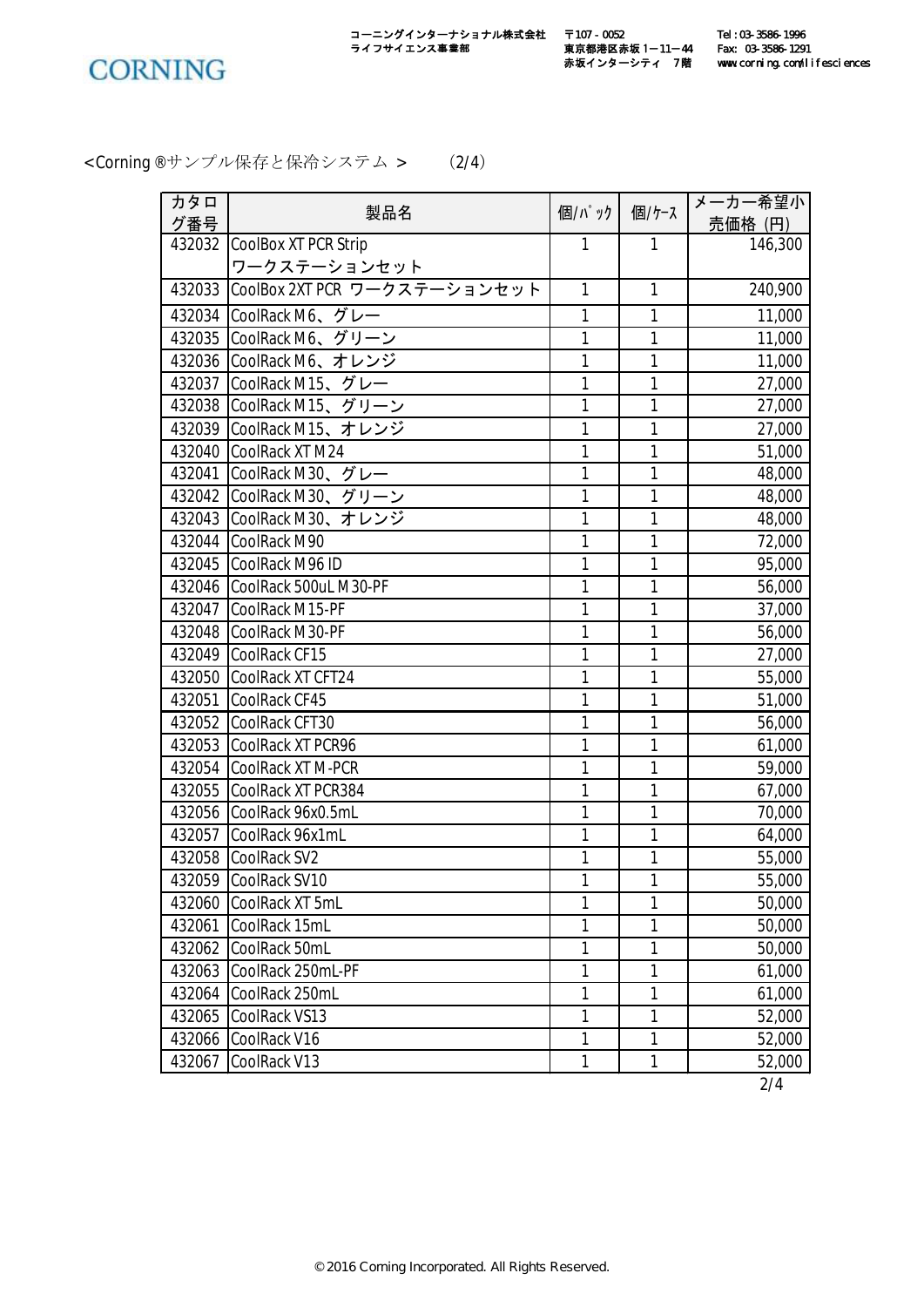

< Corning®サンプル保存と保冷システム > 3/4)

| カタロ              | 製品名                                       | 個/パック        | 個/ケース          | メーカー希望小         |
|------------------|-------------------------------------------|--------------|----------------|-----------------|
| グ番号              |                                           |              |                | 売価格(円)          |
| 432068           | CoolRack L                                | 1            | 1              | 34,000          |
| 432069           | CoolRack LV                               | 1            | 1              | 34,000          |
| 432070           | CoolSink XT 96F                           | 1            | 1              | 54,000          |
| 432071           | CoolSink XT 96U                           | 1            | 1              | 61,000          |
| 432072           | CoolSink LX55                             | 1<br>1       | 1              | 46,000          |
| 432073           | ThermalTray SLP                           | 1            | 1<br>1         | 53,000          |
| 432074           | ThermalTray LP<br>ThermalTray HP          | $\mathbf{1}$ | 1              | 55,000          |
| 432075<br>432076 | CoolCell フィラーバイアル、2mL、6本入                 | 1            | 6              | 59,000<br>5,000 |
|                  |                                           | $\mathbf{1}$ | 6              |                 |
| 432077           | CoolCell フィラーバイアル、5mL、6本入                 |              |                | 5,000           |
| 432078           | CoolCell FTS30 Vial Module 30本掛け、10個入     | $\mathbf{1}$ | 10             | 19,800          |
|                  | 432079  冷凍コア、green、CoolBox 30用、3個入        | 1            | 3              | 28,000          |
| 432080           | 冷却コア、blue、CoolBox 30用、3個入                 | 1            | 3              | 28,000          |
| 432081           | XT 冷却コア                                   | 1            | 1              | 36,000          |
| 432082           | XT 冷凍コア                                   | 1            | 1              | 47,000          |
| 432083           | Extension collar、CoolBox XT用、パープル         | 1            | 1              | 18,000          |
| 432084           | Extension collar、CoolBox XT用、グリーン         | 1            | 1              | 18,000          |
| 432085           | Extension collar、CoolBox XT用、オレンジ         | $\mathbf{1}$ | 1              | 18,000          |
| 432086           | Extension collar、CoolBox XT用、ピンク          | 1            | 1              | 18,000          |
| 432087           | Extension collar、CoolBox 2XT用、パープル        | $\mathbf{1}$ | 1              | 22,000          |
|                  | 432088 Extension collar、CoolBox 2XT用、グリーン | $\mathbf{1}$ | $\mathbf{1}$   | 22,000          |
| 432089           | Extension collar、CoolBox 2XT用、オレンジ        | $\mathbf{1}$ | $\mathbf{1}$   | 22,000          |
|                  | 432090 Extension collar、CoolBox 2XT用、ピンク  | 1            | 1              | 22,000          |
| 432091           | Temperature Strip、1-8℃、3本入                | 1            | 4              | 8,800           |
|                  | 432092 CoolRack Sleeves、4本入               | 1            | $\overline{4}$ | 4,400           |
|                  | 432093 アイスパン、容量 9L、グリーン                   | $\mathbf{1}$ | 1              | 26,000          |
| 432094           | アイスパン、容量 9L、ブルー                           | 1            | 1              | 26,000          |
| 432095           | アイスパン、容量9L、レッド                            | 1            | 1              | 26,000          |
| 432096           | アイスパン、容量 9L、オレンジ                          | 1            | $\mathbf{1}$   | 26,000          |
| 432097           | アイスパン、容量9し、ライムグリーン                        | $\mathbf{1}$ | $\mathbf{1}$   | 26,000          |
| 432098           | アイスパン、容量 9L、ピンク                           | 1            | 1              | 26,000          |
| 432099           | アイスパン、容量 9L、パープル                          | $\mathbf{1}$ | $\mathbf{1}$   | 26,000          |
|                  |                                           |              |                | 3/4             |